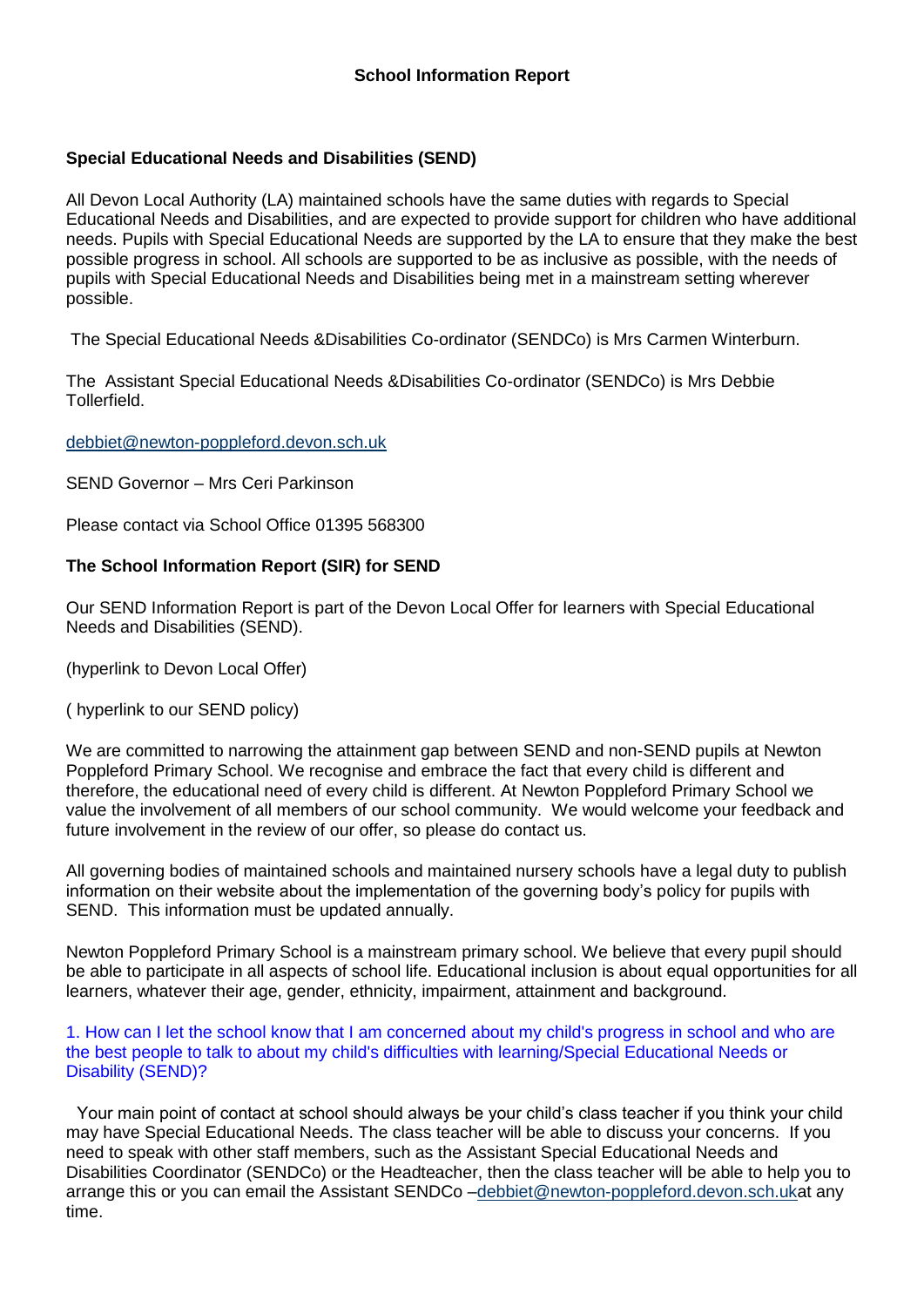The Class Teacher is responsible for:

- Monitoring the progress of pupils and identifying, planning and delivering any additional help that your child may need.
- Writing Individual Plans (IPs) in conjunction with the Assistant SENDCo , based on accessible targets and sharing and reviewing these with parents at least once each term and planning for the next term.
- Personalised teaching and learning for your child as identified on the school's local offer.
- Following the school's SEND Policy in their classroom.

The SENDCo is responsible for overseeing and co-ordinating provision for SEND pupils.

The Assistant SENCo is responsible for:

- Overseeing the day-to-day operation of the SEND policy
- Assisting with co-ordinating provision for SEND pupils and reporting on progress
- Advising on the graduated approach to providing SEND support Assess, Plan, Do, Review

• Advising on the deployment of the school's delegated budget and other resources to meet pupils' needs effectively in conjunction with the Headteacher.

- Assisting with monitoring relevant SEND CPD for all staff.
- Overseeing the records of all children with special educational needs and ensuring they are up to date
- Liaising with parents/carers of children with special educational needs
- Contributing to the in-service training of staff

• Being a point of contact with external agencies, especially the local authority and its support services

• Liaising with early years providers, other schools, educational psychologists, health and social care professionals and independent or voluntary bodies

• Liaising with potential next providers of education to ensure a pupil and their parents/carers are informed about options and a smooth transition is planned

• Monitoring the impact of interventions provided for pupils with SEND

• To lead on the development of high quality SEND provision as an integral part of the school improvement plan

• Working with the Headteacher and the school governors to ensure that the school meets its responsibilities under the Equality Act (2010) with regard to reasonable adjustments and access arrangements

HeadTeacher, Mr Stuart Vaughan, is responsible for overseeing the role of the SENDCo and ensuring that provision is in place for SEND pupils and for overseeing the SEND budget and ensuring that the necessary provision is in place and monitoring relevant SEND CPD for all staff.

## 2. How does the school know if children need extra help?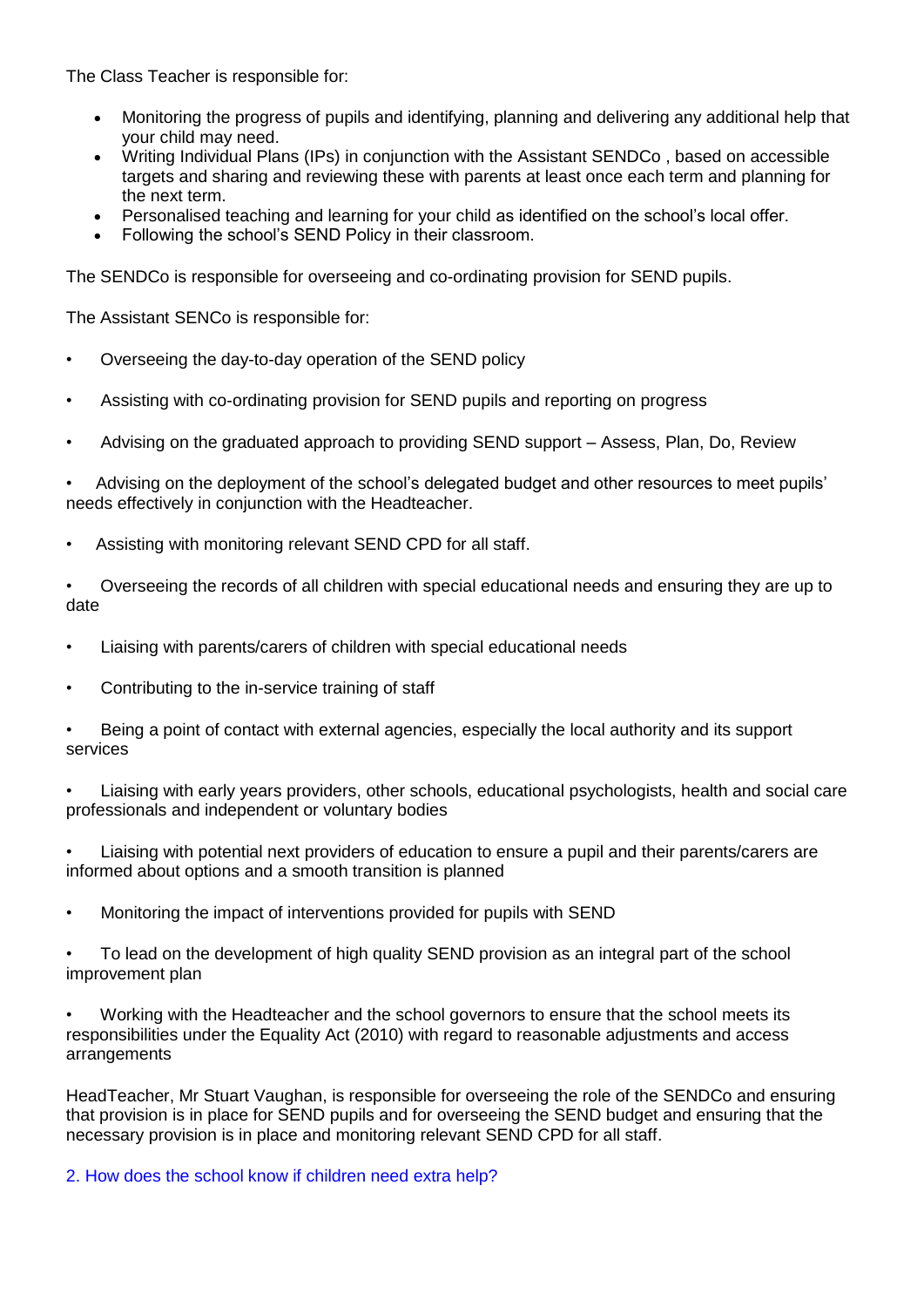Class Teachers, support staff, parents, carers and pupils will be the first to identify a learning need. The SENDCo will also support with the identification of barriers to learning.

Pupils have special educational needs if they have a learning difficulty or disability which calls for special education provision to be made for him/her namely provision *which is additional to or different from*  that normally available in a differentiated curriculum in class. Any School regards pupils as having a Special Educational Need if they:

a) Have a significantly greater difficulty in learning than the majority of pupils of the same age, or;

b) Have a disability which prevents or hinders him/her from making use of facilities of a kind generally provided for others of the same age in mainstream schools.

Having a language or form of language that is different from the language in which they will be taught is not regarded at having a learning difficulty. However there may be additional needs that are identified to make a child with English as an Additional Language (EAL) also an SEND pupil.

If a learner is identified as having SEND **we will provide** that which is 'additional to or different from' the normal differentiated curriculum, intended to overcome the barrier to their learning. Information is also passed on from Nursery school/ Infant/ Primary/ Previous schools.

There are four broad areas of Special Educational Needs and Disability (SEND), decided by the Department for Education:

- 1. Communication and interaction
- 2. Cognition and learning
- 3. Social, mental and emotional health
- 4. Sensory and/or physical needs

If a pupil has a SEND need then their need will fit into one or more of the above categories.

Depending on the level of need the child may be recorded in school on the SEN register as:

- SEND Concern (M)
- Special Educational Need (SEND Support)(K)
- EHCP (Education, Health and Care Plan) or statement.

We also use a range of assessment tools at Newton Poppleford Primary School.

- Educational Psychology Service
- Speech and Language Link
- Classroom Observation
- Counting to Calculating Maths intervention
- Fisher Family Trust 1-2-1 Literacy intervention
- Letters and Sounds phonics programme
- THRIVE
- Speech and Language Service
- Occupational Therapy
- Other link agencies

Class teachers monitor the attainment and progress of all pupils. They are required to provide high quality teaching, "*quality first teaching"*, that is differentiated to meet the needs of pupils. If a pupil is making inadequate progress, additional support will be provided under the direction of the class teacher.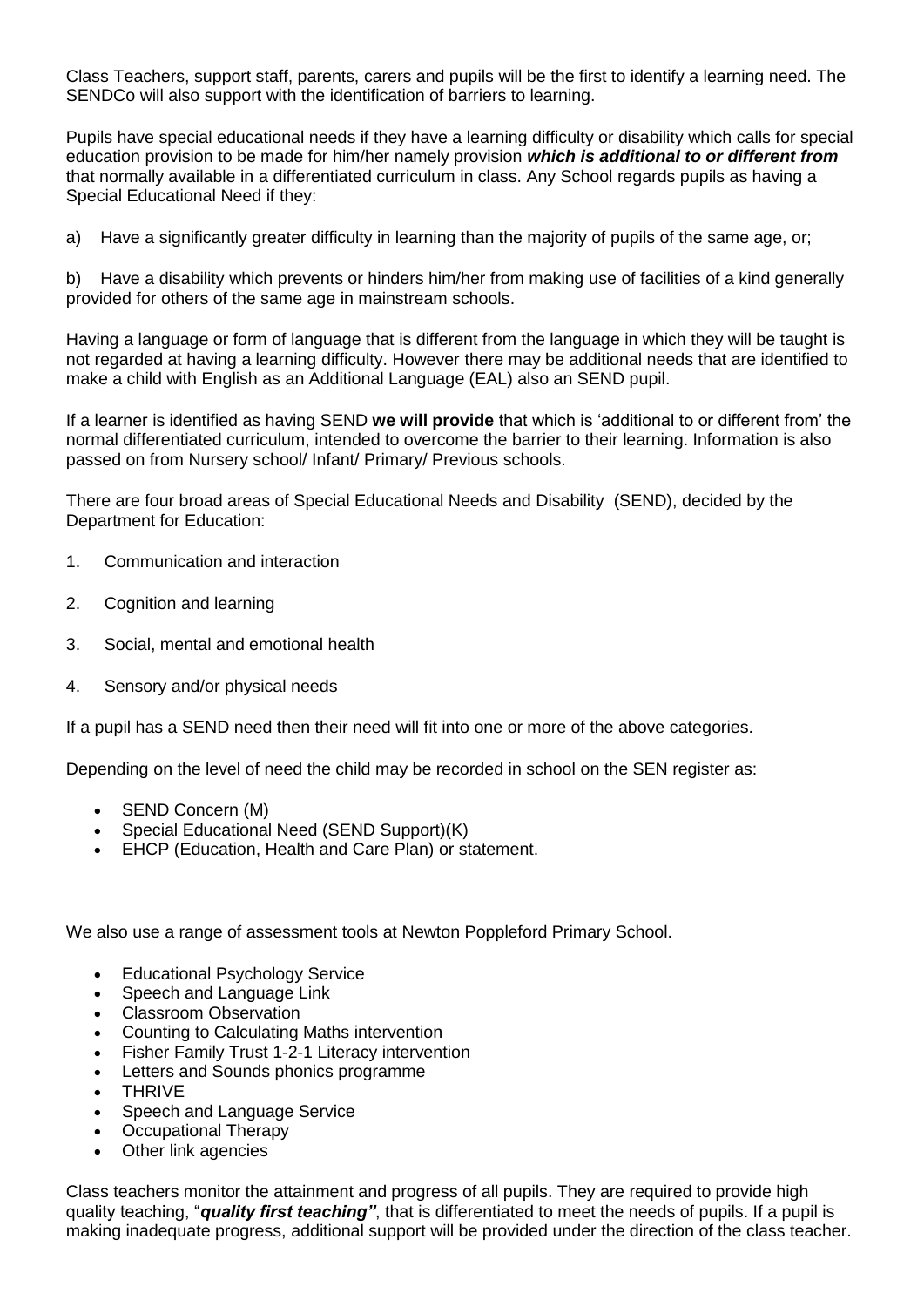Where pupils continue to make inadequate progress despite support and high quality teaching, the class teacher will work with the school's Special Educational Needs and Disabilities Coordinator (SENDCo) to assess if a pupil has a learning difficulty and agree appropriate support.

In some cases, we may seek advice from an external professional such as a specialist teacher or educational psychologist. This will always involve discussion and consent from the pupil's parents/carers.

We use a range of assessment tools at Newton Poppleford Primary School to identify children who may have additional needs or require additional support.These are:

- Teacher's Monitoring and Assessment
- Classroom Observation
- Standardised Testing
- Additional Assessment following concerns raised.
- Educational Psychology Service
- Speech and Language Link
- Counting to Calculating Maths intervention
- Fisher Family Trust 1-2-1 Literacy intervention
- Letters and Sounds phonics programme
- THRIVE
- Speech and Language Service
- Occupational Therapy
- Other link agencies

## 3. If the school has any concerns about my child's learning or progress how will you inform me?

If your child is identified as needing extra support the school will draw up a plan for your child. You will be sent a letter informing you of this together with details outlining what additional support or intervention your child is being offered. If necessary you can arrange a meeting with the Assistant SENDCo, Debbie Tollerfield, to discuss this with you in more detail. We will give you the opportunity to discuss any concerns you may have. If it is felt necessary, we may make referrals to outside agencies, but we will seek your consent and involve and support you throughout this process. As a school we also use ParentMail, parent's consultations to consult parents and we also have a Parent Support Worker, Tracey Tipton.

If the child is to be placed on the school's SEND Register parents/carers will be consulted.

Pupil's needs may change over time and provision will therefore reflect this. The aim of any additional provision is for the pupil to achieve age related expectations or address a difficulty with accessing the curriculum, so once they reach this threshold they **may** be removed from the school SEND register. If they fall behind again at any point, then they may be added to the register again

## 4. What support is offered for children with SEND at Newton Poppleford Primary School?

Newton Poppleford Primary School has a range of support in place to ensure that the curriculum is accessible to all pupils and they have the opportunity to reach their potential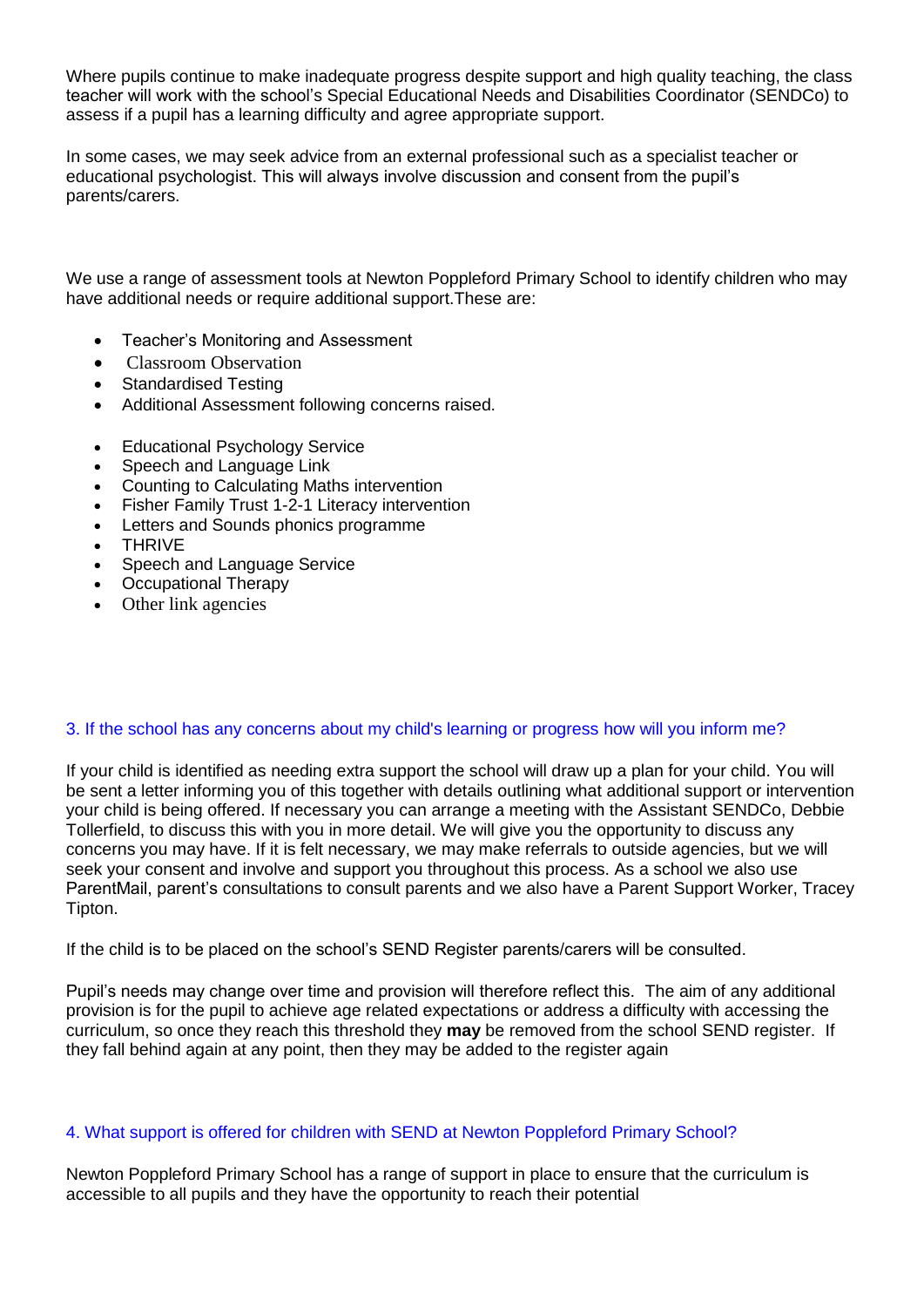# **Areas of SEND and Provision**

| 1. Communication and Interaction-       |  |
|-----------------------------------------|--|
| 2. Cognition and Learning-              |  |
| 3. Social, Mental and Emotional Health- |  |
| 4. Sensory and/or Physical Needs-       |  |

The first strategy we use to meet pupils needs is high quality teaching which takes account of pupils' differing needs. We ensure that we group children to target specific levels of progress, when needed, and differentiate resources and teaching styles. We make appropriate choices of texts and topics to suit the learner. We provide access arrangements for tests and additional adult support. We make appropriate use of the resources in our delegated budget to support children with additional needs and we aim to provide a tailored and personalised approach for individuals with complex needs.

Your child may be involved in specific group work or individualised interventions which may be run by a teacher, or a teaching assistant (TA) or a Higher Level Teaching Assistant (HLTA) and may take place in or outside the classroom.

You child may participate in interventions recommended by outside agencies, e.g. Speech and Language therapy. This means a pupil has been identified by the SENDCO/class teacher as needing some extra specialist support in school from a professional outside the school.

We will always ask for your consent to refer your child to a specialist professional. The specialist will work with your child and then make recommendations to the school for ways to support the pupil.

If a child has learning needs which are severe, complex and lifelong they may need specific and sustained individual support. This is usually provided via a Statement of Special Educational Needs or an Education, Health and Care Plan (EHCP). This means your child will have been identified by professionals as needing a particularly high level of individual or small-group teaching.

The level of support and intervention your child is receives will depend upon the type and level of need/difficulties they have with either learning or accessing the curriculum. It is split into three stages or waves as explained below.

| <b>Wave/ SEN Level</b>                                     | What is offered                                                                                                                                                                                                                         | By who and where                                                                                                                                              |
|------------------------------------------------------------|-----------------------------------------------------------------------------------------------------------------------------------------------------------------------------------------------------------------------------------------|---------------------------------------------------------------------------------------------------------------------------------------------------------------|
| Wave 1                                                     | Quality teaching, the effective inclusion and                                                                                                                                                                                           | In class by the Class teacher                                                                                                                                 |
| =Concern/Monitor(M)                                        | involvement of all children in daily lessons.                                                                                                                                                                                           | (sometimes with Class TA                                                                                                                                      |
|                                                            | This is offered to all children and forms part                                                                                                                                                                                          | support)                                                                                                                                                      |
|                                                            | of daily teaching.                                                                                                                                                                                                                      |                                                                                                                                                               |
| Wave 2<br>$=$ SEND Support(K)                              | Small group additional intervention for<br>children working at/ achieving just below age<br>related expectation who can be expected to<br>catch up with their peers as a result of the<br>intervention.                                 | Additional intervention or<br>support in a small group or 1-2-1<br>working with a specialist<br><b>Teaching Assistant sometimes</b><br>outside the classroom. |
| Wave 3<br><b>EHCP</b><br>Statement<br>$\bullet$<br>Or SEND | Specific targeted Individualised support for<br>children identified as not making significant<br>progress within class and who are working<br>well below age related expectation and have<br>not made accelerated progress after wave 2 | 1) Individual or very small group<br>additional intervention with<br>trained TA supported by teacher<br>but delivered outside the main<br>teaching area.      |

The three levels of support at Newton Poppleford Primary School are: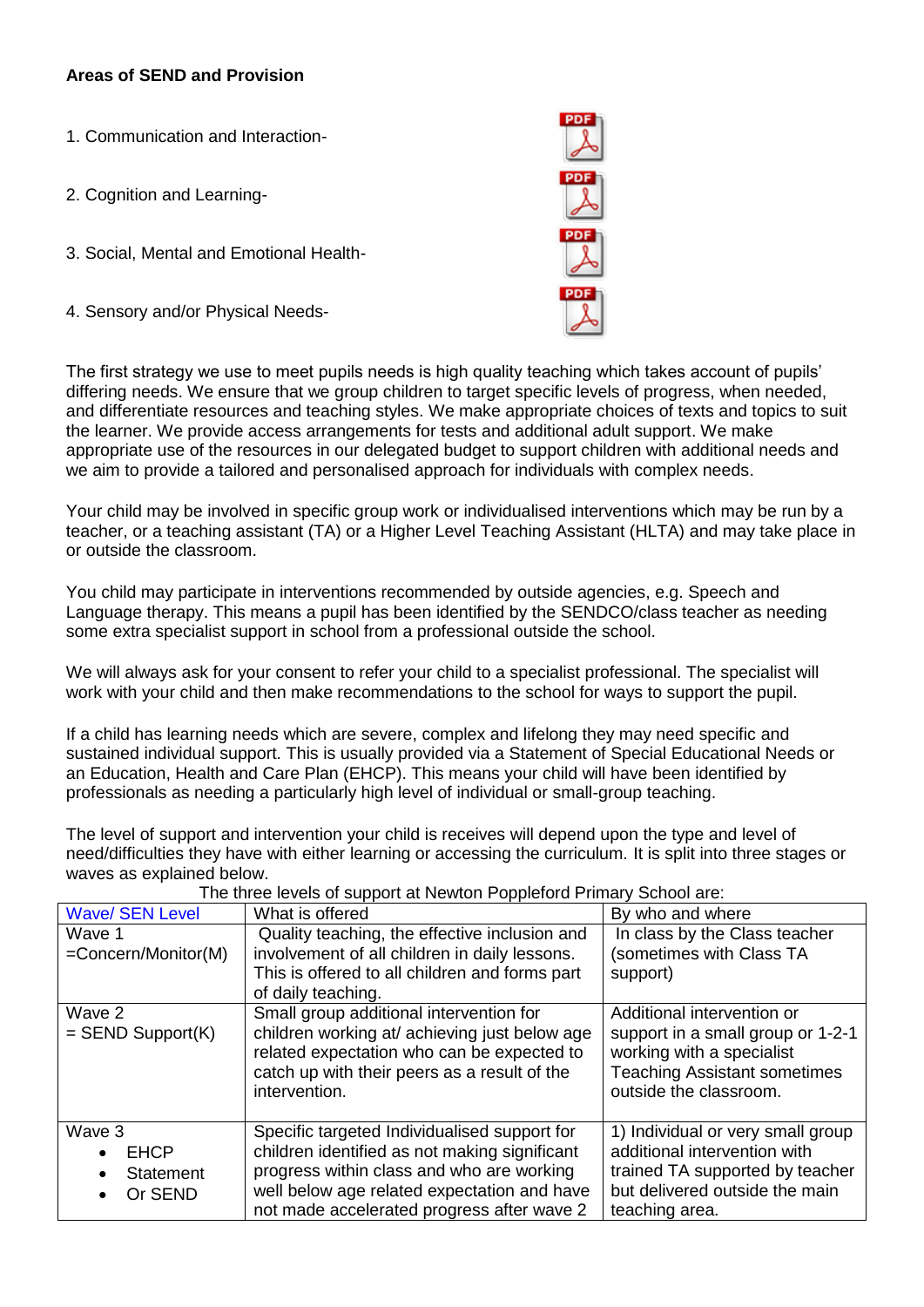| $Support(K)+$<br>outside<br>agency<br>involvement.<br>Or DAF 2A<br>My Plan. | group intervention. Or for children who have<br>been identified as requiring specialist<br>support from outside agencies such as<br>speech and language. The aim of Wave 3<br>provision is to enable the child to make<br>accelerated progress in order to narrow the<br>gap between them and age-related<br>expectation. | 2) Intensive individual or very<br>small group intervention<br>following a specialist<br>programme delivered by a<br>specialist TA/HLTA. |
|-----------------------------------------------------------------------------|---------------------------------------------------------------------------------------------------------------------------------------------------------------------------------------------------------------------------------------------------------------------------------------------------------------------------|------------------------------------------------------------------------------------------------------------------------------------------|
|                                                                             |                                                                                                                                                                                                                                                                                                                           |                                                                                                                                          |

## **When is the use of Wave 3 intervention appropriate?**

- Not all children with special educational needs will require Wave 3 provision (for example pupils with Social Emotional Behavioural difficulties who are working at age-related expectations or where Wave 2 provision would be more appropriate).
- Wave 3 literacy intervention may/may not be appropriate for children with complex special educational needs who, for example, could be working within the P scales throughout their primary education. Discussion with external professionals will support decision making in such instances. High quality Wave 1 literacy provision will be appropriate.
- Low-attaining pupils who do not have special educational needs may benefit from Wave 2 and/or Wave 3 provision.
- Advice will be sought from external professionals regarding the use of Wave 3 interventions for lowattaining pupils who are at the early stages of acquisition in speaking English as a second language.
- NB Wave 1 quality first teaching is essential for all children regardless of the use of other interventions and provision. Children will not make accelerated progress through the use of Wave 3 intervention only.

A consistent message of effective practice is that high quality Wave 1 and Wave 2 provision is instrumental to effecting high achievement for all children.

## Will my child be put on the SEN register?

All interventions are embedded within whole school practice and are seen as an integral part of educational provision.

All children receiving Wave 3 provision will be put on the Special Needs Register at K but some of these children may also have an EHCP or Statement. Some children receiving Wave 3 provision may also be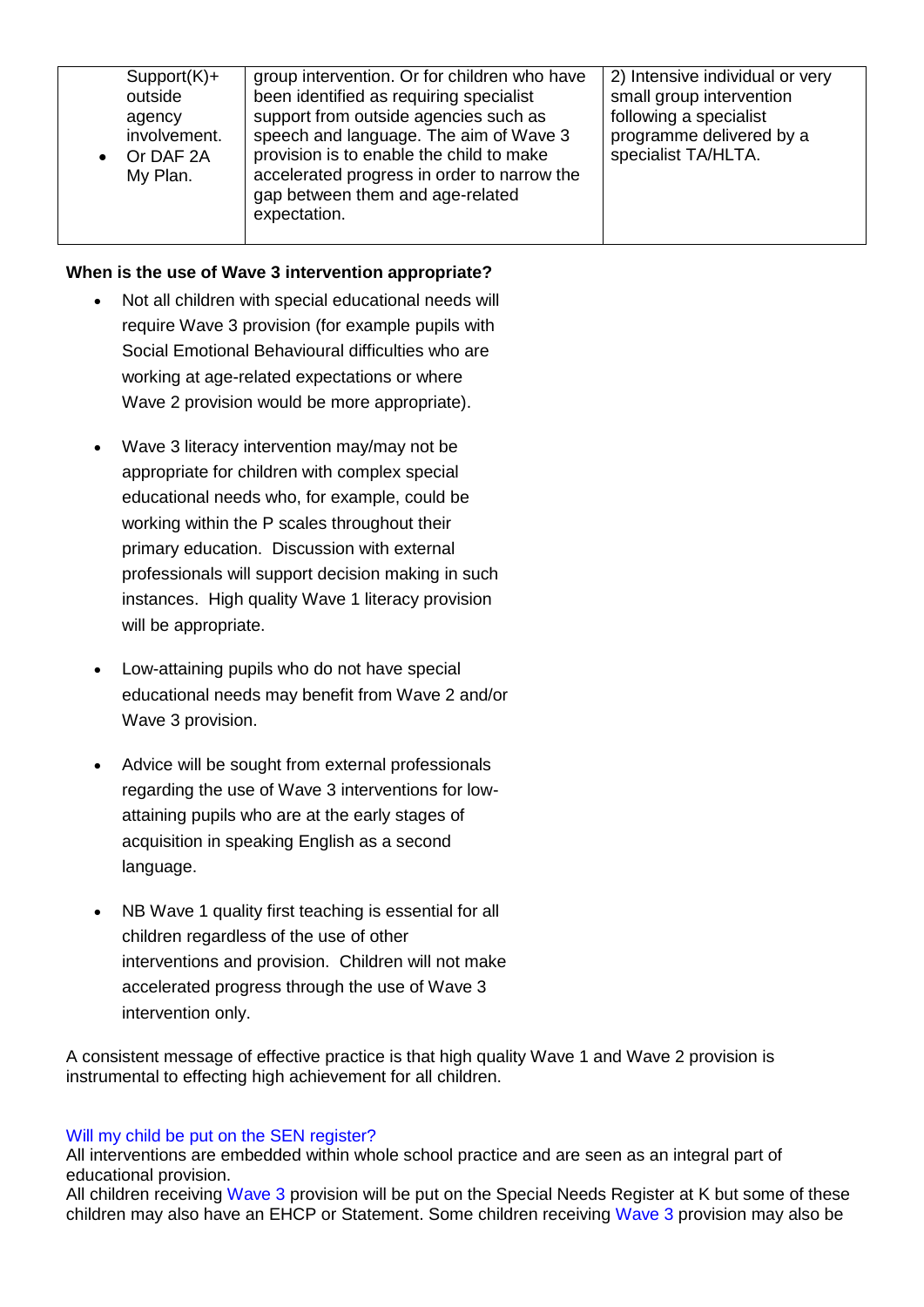put on the Special Needs Register at K if their needs or difficulties, including physical or emotional needs, are being supported by an outside agency such as the Educational Psychology Service, Occupational Therapy(Vranch House) or Speech and Language Therapy.

Some children receiving Wave 2 provision may also be put on the Special Needs Register at K depending on the level of need and the intervention they are receiving.

If the child is to be placed on the school's SEND Register parents/carers will be consulted We will inform you ( initially by letter) if your child is receiving extra support and/or is being put on the Special Educational Needs Register.

## *5. How is extra support and funding allocated to pupils and how do they progress in their learning?*

Funding for SEND in mainstream schools is mainly delegated to the schools' budget. Schools are expected to provide support to their pupils with SEND from their SEND budget. The new Devon Assessment Framework (DAF) process has been developed as part of the early help strategy in addition to encompassing the various levels of support up to and beyond, requesting additional resources (DAF3). Before any additional resources are allocated after a DAF3, it is expected that the resources available in schools have been exhausted. The Headteacher and SENCo/Assistant SENDCo oversee the deployment of resources for Special Educational Needs and Disabilities, in consultation with the school governors on the basis of needs in the school.

The Headteacher, The Class Teacher and the SENDCo/Assistant SENDCo are also involved in deciding what resources/training and support is needed. If a pupil requires additional resources this is identified on their Individual Plan or in our class monitoring folders. These are reviewed regularly and changes are made as needed, according to the needs of the children and resources available. The school will need to be able to demonstrate how it has spent SEND funding to date and whether this funding has met the outcomes for the child.

Personal Budgets are available to pupils with an Education, Health and social Care Plan (EHCP).

## 6. Who provides support in school for pupils with SEND?

In school the following people are involved in supporting SEND pupils:

- Class Teachers
- The School SENDCO and Assistant SENDCo
- The Headteacher
- HLTA and Teaching Assistants offering support through intervention groups or 1:1 support.

Local Area Provision:

- Parent Support Worker Tracey Tipton
- Primary Support Partnership

Local Authority Provision is delivered to school when needed, as follows:

- Educational Psychology Service
- Devon Information and Advice Service (formally Parent Partnership Service)
- Speech and Language Therapy
- Communication and Interaction Team
- Behaviour Support Team
- Sensory Needs Team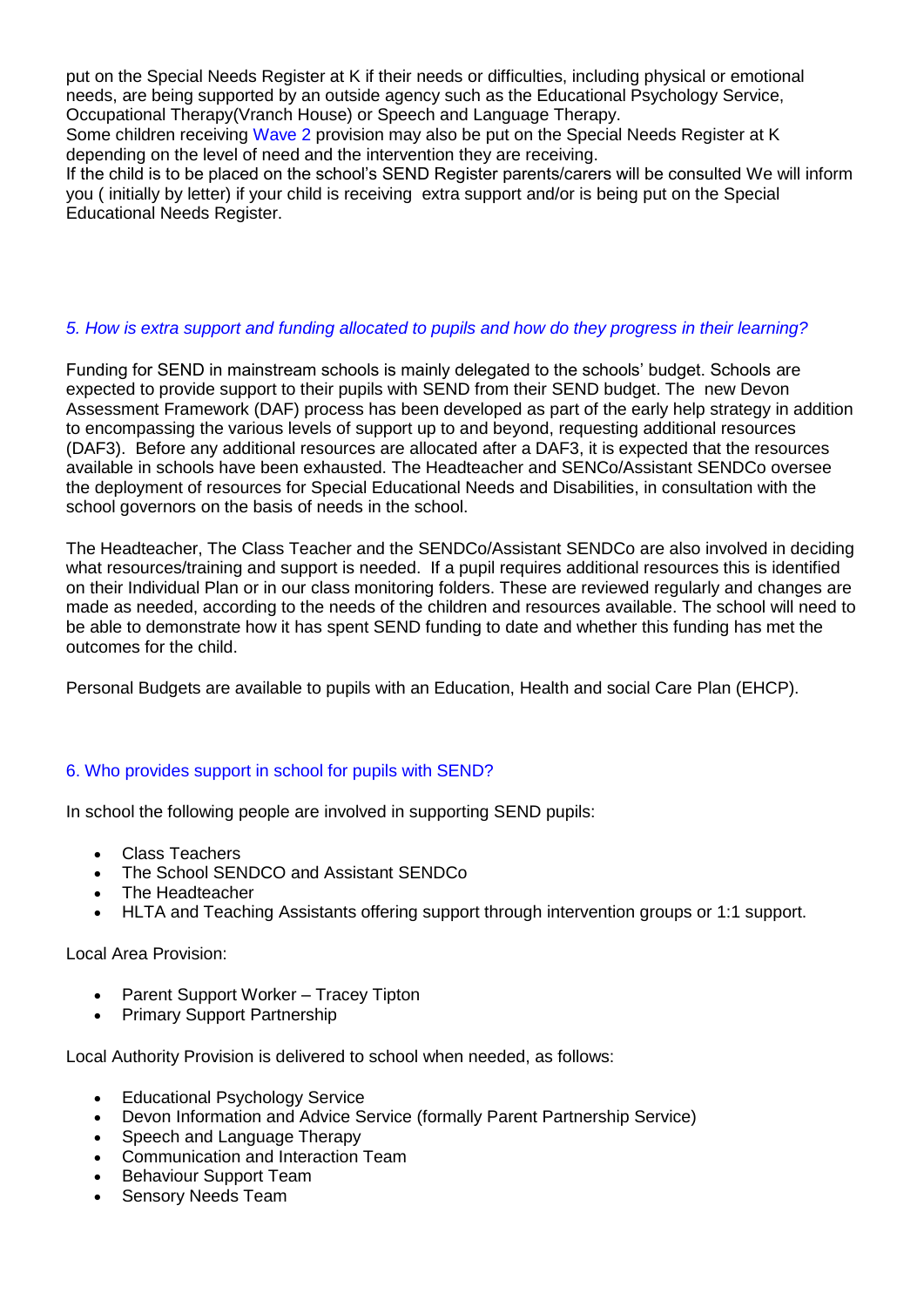Health Provision is delivered when necessary, as follows:

- $\circ$  Additional Speech and Language Therapy input to provide a higher level of service to the school including Audiology
- o School Nurse
- o Occupational Therapy
- o Physiotherapy
- o Child and Adolescent Mental Health Services (CAMHs)
- o Health and Wellbeing Service

### 7. What training do the teachers that work with SEND pupils have and how are they supported?

The SENDCO's role is to support the class teacher in planning for children with SEND. The SENDCo also audits training needs and co-ordinates whole school training and CPD. The SENDCo may carry out joint planning or co-teaching with the class teacher. Individual teachers and support staff attend training courses run by outside agencies that are relevant to the needs of specific children in their class, e.g. from the Educational Psychology service.

SEND training is an on-going rolling programme of professional development for our staff, throughout the school year and staff are given the necessary training in order to support them to carry out their role successfully.

### 8. How is the decision made about the type of support and how much support my child will receive?

• Within the school's ability, we ensure that all pupils with SEND have their needs met with the funds available. We aim to provide the support that is needed for all children, regardless of cost. We recognise that we require varying levels of support in school in order to achieve age related expectations.

The SENDCO consults with class teachers and support staff, to discuss the pupils' needs and what support would be appropriate. The Assistant SENDCo records all support given to SEND children in class folders and this is available to the Class Teachers and other key staff termly.

Parents are made aware of any extra provision that is in place for their child via the class teacher or SENDCo.

Newton Poppleford Primary School receives funding directly to the school from the Local Authority to support the needs of learners with SEND. The school also receives funding from the Local Authority which is distributed as 'top up' (Element 3) funding for learners who require support that exceeds that available to the school.

#### 9. How will we measure and monitor the progress of your child in school and how do we evaluate the effectiveness of our provision for SEND pupils?

We use a range of assessment tools at Newton Poppleford Primary School.

- School Pupil Tracker Online.
- Assessments in reading, writing, spelling and Maths.
- THRIVE
- Educational Psychology Service
- Speech and Language Link
- Classroom Observation
- Joint Classroom observations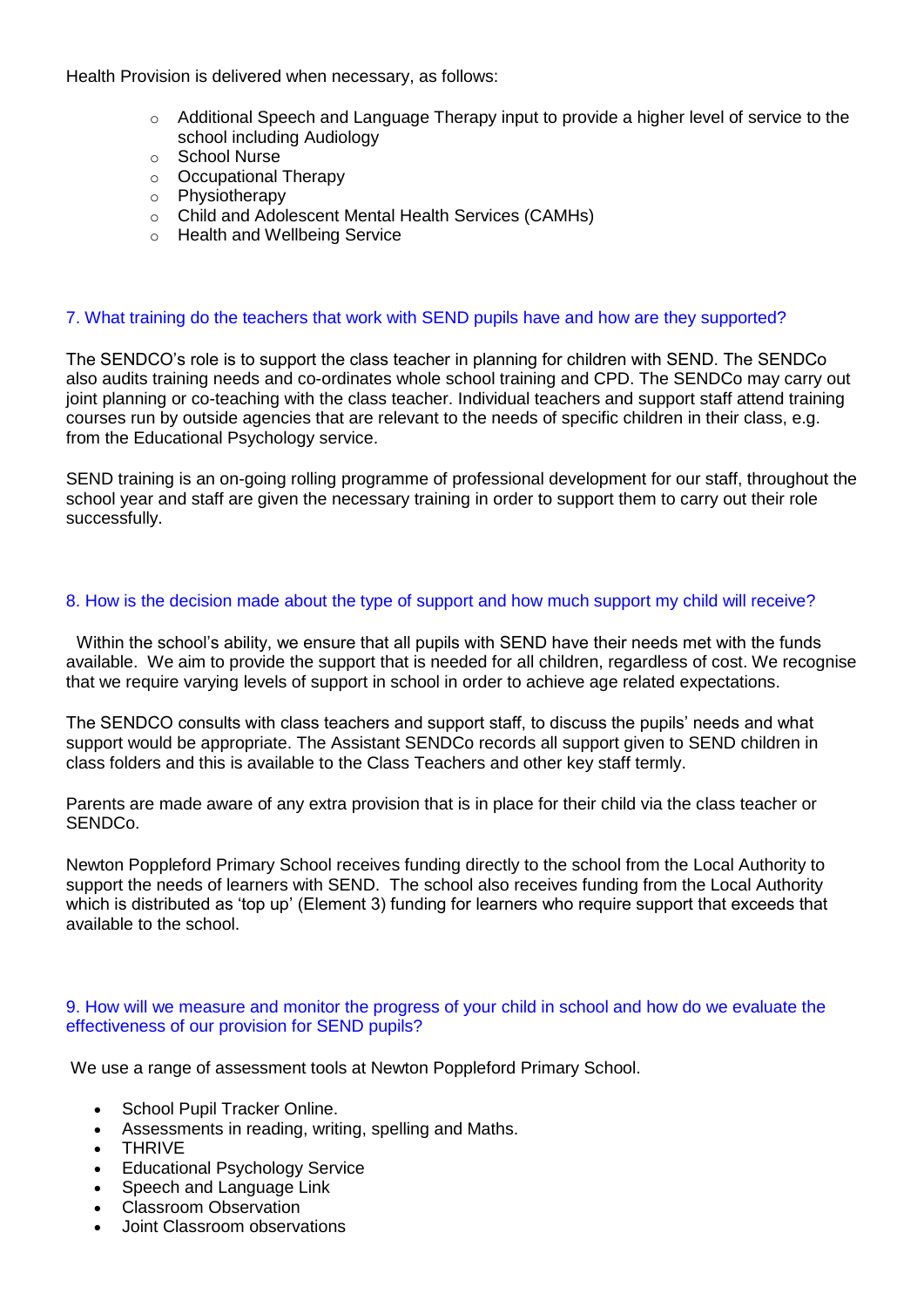- Speech and Language Service
- Other link agencies

Your child's progress will be continually monitored by his/her class teacher.

At the end of each key stage (i.e. at the beginning/end of Reception, year 2 and year 6), all children are required to be formally assessed using either Baseline Assessment/Foundation Stage Profile (Rec) or Standard Assessment Tests (SATs). There is also a Phonics Screening Programme in year 1. This is a government requirement for all schools and the results are published nationally.

We have different levels of monitoring and provision planning in school. We use a **Graduated Approach- Assess, Plan, Do, Review**. Each class has a Provision Map, which lists SEND children and the provision that is in place for them. This is a working document and may change on a termly basis, as children's needs change.

Depending on your child's needs, they may have an Individual Plan with targets set by their class teacher, in collaboration with the Assistant SENCo and shared with the pupil and parents. Progress against these targets will be reviewed regularly with you in parent meetings. If we feel that further support is needed, or if your child has regular and frequent support from outside agencies, we may begin the DAF process. The first stage in this process is to complete the DAF 1. The Assistant SENDCo will initiate a meeting to complete the DAF 1. The next stage is to hold a Team Around the Child (TAC) meeting, to complete a DAF 2a/My Plan, again, organised by the Assistant SENDCo. This plan includes pupil and parent views about what support they believe is needed and then a list of actions that will be carried out to help support the pupil. The My Plan will be reviewed at a second meeting within the same academic year.

The progress of children with a statement of SEND/EHC Plan will also be formally reviewed at an Annual Review with all adults involved with the child's education and health or social care.

Within Newton Poppleford Primary School we have clear systems in place for evaluating quality of provision by reviewing staff expertise through classroom observations, linking to appraisal/performance management systems. We evaluate the **quality** of provision termly through rigorous analysis of pupil progress, including work analysis and pupil observations. We regularly review and evaluate the **impact** of SEND provision on the progress, attainment and well-being of SEND pupils. Teachers and TAs keep SEND Intervention folders, in which progress is recorded throughout the period of intervention. These comments, along with discussion between the TA and Teacher and a comparison of pre and post intervention data, will decide what course of action is taken next, for example, to continue the interventions, change the intervention or stop the intervention due to it no longer being needed.

We have a well-designed and comprehensive school improvement plan that accounts for specific development of SEND provision and addresses any areas of weakness.

Progress and evaluation is reported to the Governor with responsibility for SEND. An Annual Report to the Governing Body and the SEND Information Report is posted on the school website.

#### 10. What support do we provide for you as a parent or carer of a child with SEND?

- $\circ$  The class teacher is available to discuss your child's progress or any concerns you may have and to share any strategies that work well in school.
- $\circ$  The Assistant SENDCO has an open door policy and is available to meet with you to discuss your child's progress or any concerns/worries you may have via pre-arranged meetings through the school office.
- $\circ$  All information from outside professionals will be discussed with you with the person involved directly, or where this is not possible, in a report.
- o IPs will be reviewed with your involvement every term.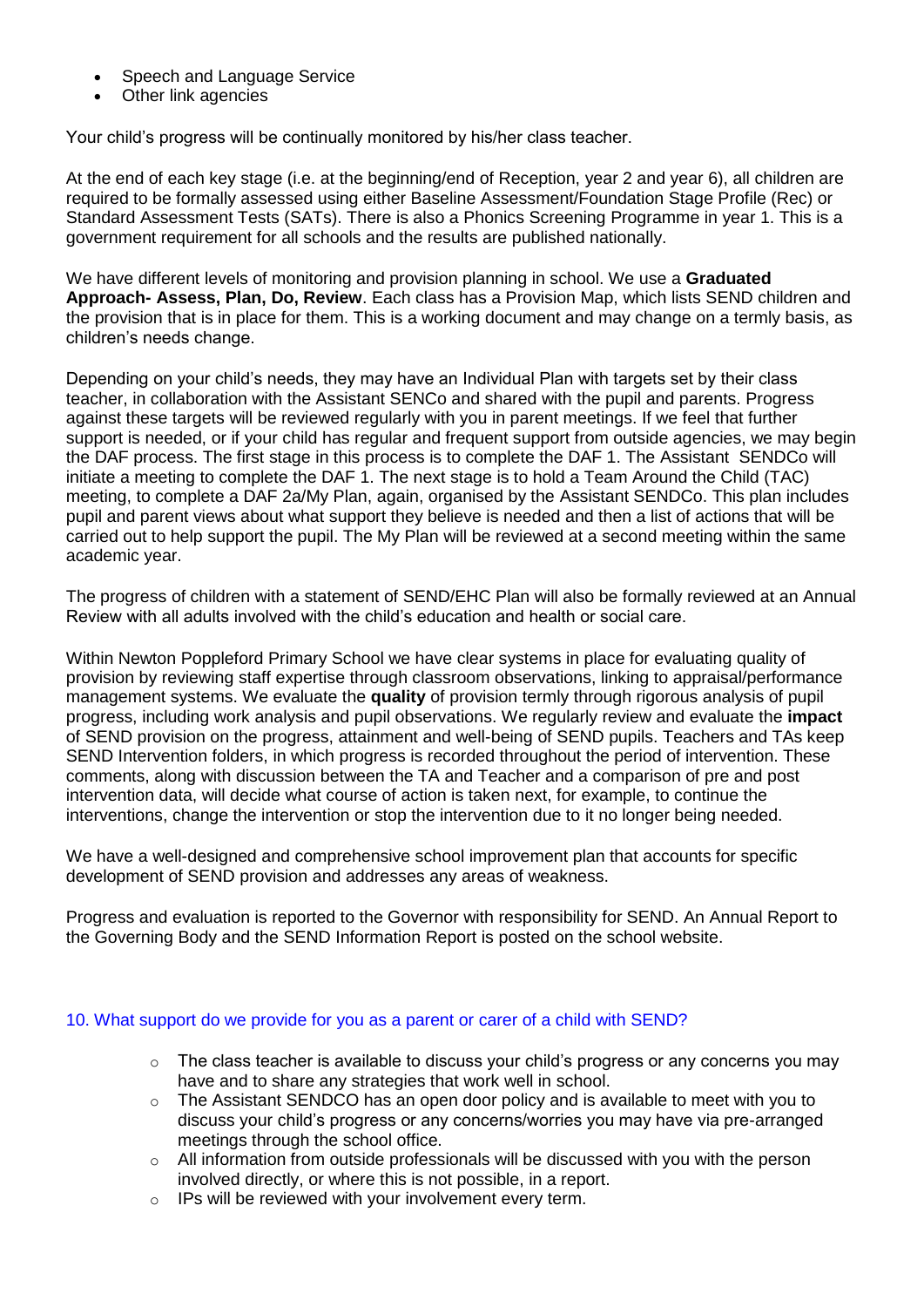o The Parent Support Worker can be contacted via school office or via email Devon Information and Advice Service (formerly Devon Parent Partnership) for SEND is another source of support for parents.

## 11. Is Newton Poppleford Primary School accessible to children with SEND?

- The school site is on a hill which is accessible by wheelchair.
- Access for wheel chairs to the main building, Year 6 and the Hall is via the side gate and either through the Reception Classroom or the toilets.
- Access to the current Year 1 is currently not possible.
- Access to Year 2, 3, 4 and 5 are via the walkway. Year 4 being accessed from the rear of the classroom.
- Access to the school office and main building is via the main school gate and across the playground and up a flight of steps. For visitors needing wheel chairaccess, the main school building can be accessed via the school side entrance and reception class. If you require assistance please call 01395 568300 to arrange this in advance and the office staff will come to the gate to meet you.
- There is currently no access to the upstairs of the main building.
- There is an accessible toilet off the main corridor in the main building.
- We ensure wherever possible that equipment used is accessible to all children regardless of their needs.
- After-school provision is accessible to all children, including those with SEND.
- Extra-curricular activities are accessible for children with SEND.

Newton Poppleford Primary is compliant with the Equality Act 2010 and Accessibility legislation.

## 12. How will my child access activities outside the school classroom, including school trips?

• All pupils are entitled to be included in all parts of the school curriculum, including school trips. We are committed to making reasonable adjustments to ensure participation for all, and will provide the necessary support to ensure that all pupils are included in activities.

We carry out a risk assessment prior to any off-site activity to ensure everyone's health and safety will not be compromised. If needed, we will get specialist advice. We will plan alternative activities if it is decided that participation is not safe. The SENDCo is responsible for monitoring SEND pupils' engagement with extra-curricular activities.

The Equality Act 2010 definition of disability is:

### **"A person has a disability for the purposes of this Act if (s)he has a physical or mental impairment which has a substantial and long-term adverse effect on his ability to carry out normal day-to day activities."**

#### Section 1(1) Disability Discrimination Act 1995

This definition of disability in the Equality Act includes children with long-term health conditions such as asthma, diabetes, epilepsy, and cancer. Children and young people with such conditions do not necessarily have SEND, but some children may be covered by both SEND and disability legislation, because there is a significant overlap between disabled children and those with SEND.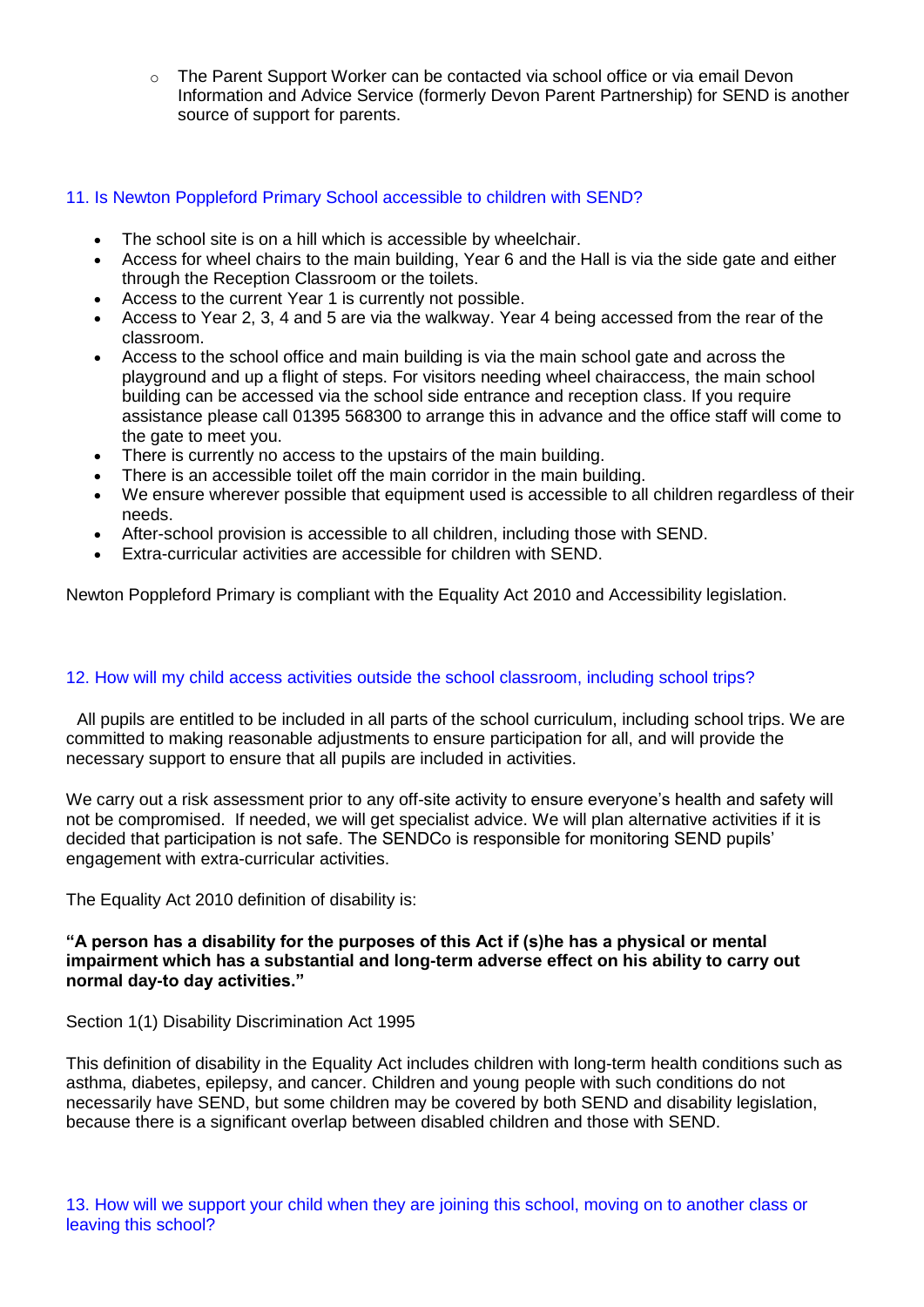Transition is a part of life for all pupils and planning for transition is a part of our provision for all pupils with SEND. This can be having a new teacher or the transition to a new class in school or moving on to another school. We will work with children, families and other providers to ensure positive transitions occur.

# **Pre-school settings > School:**

Early years teachers visit settings and or maintain professional dialogue throughout the year. Those children identified as Early Years SEND concern or Early Years Support will have enhanced transition documentation. Children with an EHCP will have additional visits and TAC meetings with all parties. Plans will be made in the year before transition.

### **Year >Year:**

All children who are changing teachers will complete a one page profile appropriate to the needs of the year group, written as the children's voice to let teachers know their likes, dislikes and how they learn best. Teachers may choose all children in their class or those who are SEND support and above. Those children who are SEND Support and above will need an updated DAF2 to be shared teacher to teacher (updated following regular meetings between all parties throughout the year). All schools will have at least a half or whole day class "moving up" day. Any necessary physical or resourcing arrangements will be arranged in advance.

### **Primary > Secondary**

Transition to Secondary school is very unique and individual to each child and each setting. Please speak to individual schools about organisation.

All secondary maintained schools that we are linked to send year group leaders to visit children who are about to transition. The Assistant SENDCo or class teacher will carry out a transition meeting with secondary schools and ensure that information regarding SEND pupils is transferred in a confidential manner.*•*

14. How will we support your child's emotional and social development?

All staff at school are aware that children may experience a wide range of social and emotional difficulties which present themselves in many ways and we have clear processes to support these needs. We annually review our SEND, anti-bullying and behaviour policies. Where appropriate, we seek further advice from advisory services and outside agencies about removing barriers to learning linked to emotional, mental and social development. We have an anti-bullying policy.

Playground support is provided during lunchtimes and break times for children who struggle with social situations or unstructured social time.

In a medical emergency, the designated First Aiders will attend urgently, or may call for an ambulance if the pupil requires hospitalisation. Members of staff are trained annually on administering Epi-Pens for anaphylactic shock and pupils who have severe allergies or other significant health/medical needs are flagged-up to all staff throughout the school year.

#### 15. How can my child contribute their views?

The views of our children are very important to us and are highly valued.

As part of their Team Around the Child or Annual Review meetings we ask all pupils to contribute to the setting of their own outcomes.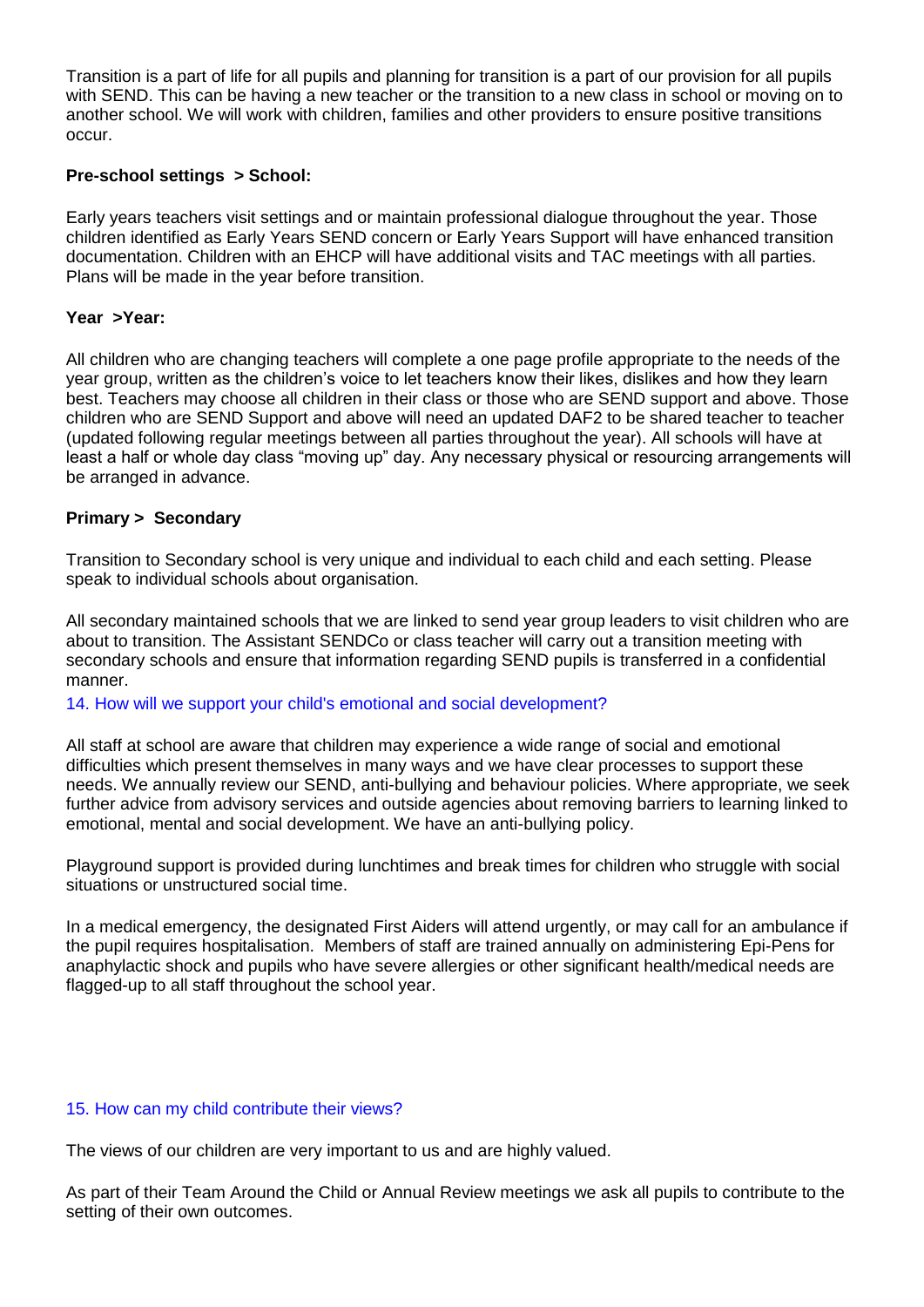We use a variety of methods for seeking student views which include our active school council, where pupils are elected each year to represent their peers. The school council is consulted on whole school plans and are able to express their views to staff and pupils via Mrs Thomas who coordinates the school council. The school council regularly form a part of the school's interview process for new members of staff.

If a pupil takes part in an intervention programme they will contribute their views to the half –termly/ termly or annual review of progress.

If your child has a DAF 2a "My Plan", an EHCP or Statement of SEND, their views will be sought before any review meetings.*•*

16. What arrangements are made by the Governing Body relating to the treatment of complaints from parents of pupils with SEND?

In the first instance, parent complaints about the provision or organisation of SEND are dealt with through the procedures outlined in the School's Complaints Policy.

If there continues to be disagreement with regard to SEND provision the Local Authority should make arrangements that include the appointment of independent persons with a view to avoiding or resolving disagreements between the parents/carers and the school. This includes access to mediation before tribunal. Parents/carers have a right to appeal to a SEND tribunal at any stage.

# **Useful links**

www.devon.gov.uk/SEND

www.dfe.gov.uk

Devon Information and Advice & Support for SEND (Formerly Parent Partnership): [www.devonias.org.uk](http://www.devonias.org.uk/)

## **Areas of SEND and Provision**

- 1. Communication and Interaction-
- 2. Cognition and Learning-
- 3. Social, Mental and Emotional Health-
- 4. Sensory and/or Physical Needs

The first strategy we use to meet pupils needs is high quality teaching which takes account of pupils' differing needs. We aim to provide a tailored and personalised approach for individuals with complex